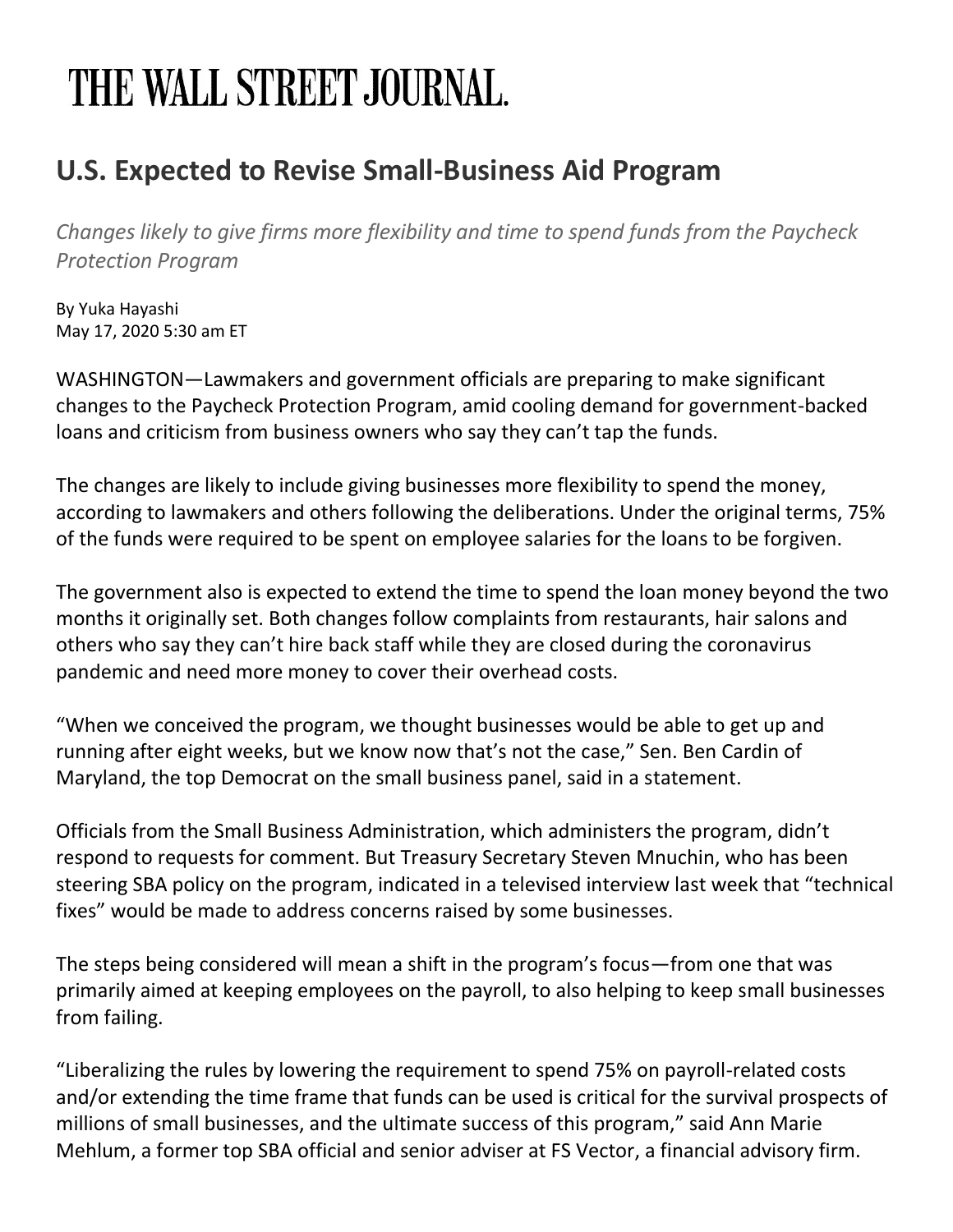Change is being driven in part by cooling demand for loans, which business advocates say reflects an inability of companies to use the money.

The initial tranche of \$350 billion in loans ran out April 16, after about two weeks. But three weeks after the second \$310 billion tranche of funding was opened up, about 37% of the funds remained available, according to figures on the SBA website.

Changes to the program could help business owners like Janice Riordan, who runs a women's clothing boutique in Venice, Fla.

After receiving her PPP loan, she has only been able to bring back three of her six employees. She lost \$250,000, or 70%, of her revenue between mid-March and early May, a peak season.

Even after her store reopened on May 4 after a month's closure, sales are running at 30% below normal levels. Unopened boxes of merchandise are piled high in the back room and paying her expenses, vendors and business credit-card debt is a struggle, she says.

"Mostly, I have become angry. I think it's part of the grieving process," she said. "I feel it isn't worth taking this chance. At the push of a button, it could be halted again," she said.

Janice Riordan, owner of Seaside Chic Boutique in Venice, Fla., has been able to rehire only three of her six employees after she received a Paycheck Protection Program loan.

Changes are expected to come in two waves. Technical fixes in a new guideline on loan forgiveness from the Treasury Department and the SBA to be unveiled in the coming days.

Treasury and SBA released Friday an application form for loan forgiveness and said that regulations and guidance will be issued "soon" to help borrowers and lenders.

Broader changes could require congressional action. The National Federation of Independent Businesses has asked Congress to expand the repayment period for the amounts that aren't forgiven to five years from the current two years, and to allow businesses to apply for the paycheck program loans more than once if needed.

Alfredo Ortiz, president of Job Creators Network, an advocacy group close to the GOP, said small businesses immediately need administrative guidance from the SBA and Treasury, adding that he expects broader changes to come later as part of the next stimulus package. His group recommends the eight-week period for using funds start once each business is permitted to operate at full capacity by its local government.